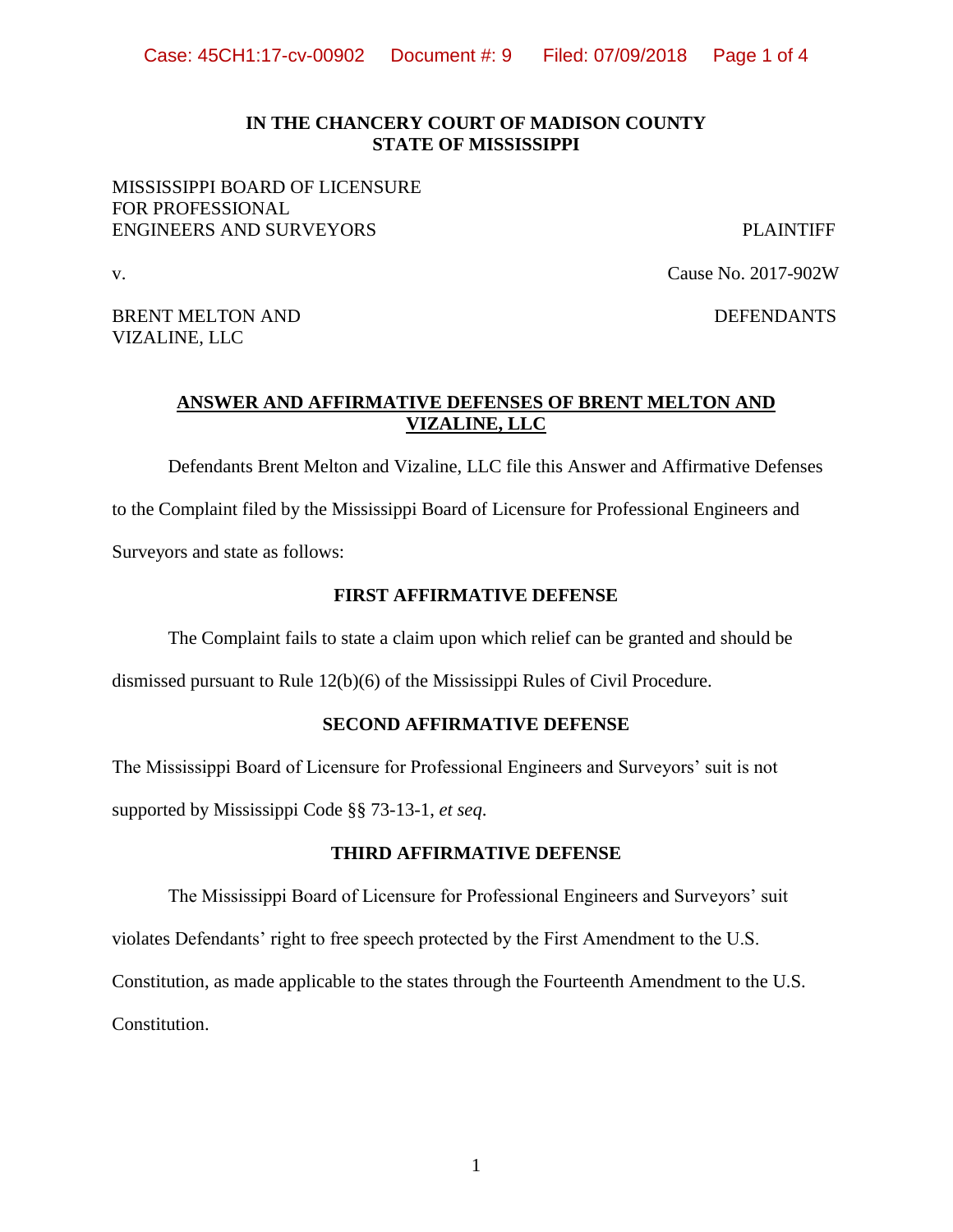## **FOURTH AFFIRMATIVE DEFENSE**

- 1. Admit.
- 2. Admit.
- 3. Admit.
- 4. Admit.

5. This paragraph only quotes a statute, which speaks for itself, and it is the duty of this Court alone to interpret this statue without deference to any interpretation offered by the Board. No response to this paragraph is required, but to the extent a response is required, this paragraph is denied.

6. This paragraph only quotes a statute, which speaks for itself, and it is the duty of this Court alone to interpret this statue without deference to any interpretation offered by the Board. No response to this paragraph is required, but to the extent a response is required, this paragraph is denied

7. Admit.

8. This paragraph only selectively quotes a statute, which speaks for itself, and it is the duty of this Court alone to interpret this statue without deference to any interpretation offered by the Board. No response to this paragraph is required, but to the extent a response is required, this paragraph is denied.

9. Denied.

10. Denied.

- 11. Denied.
- 12. Denied.

13. Denied.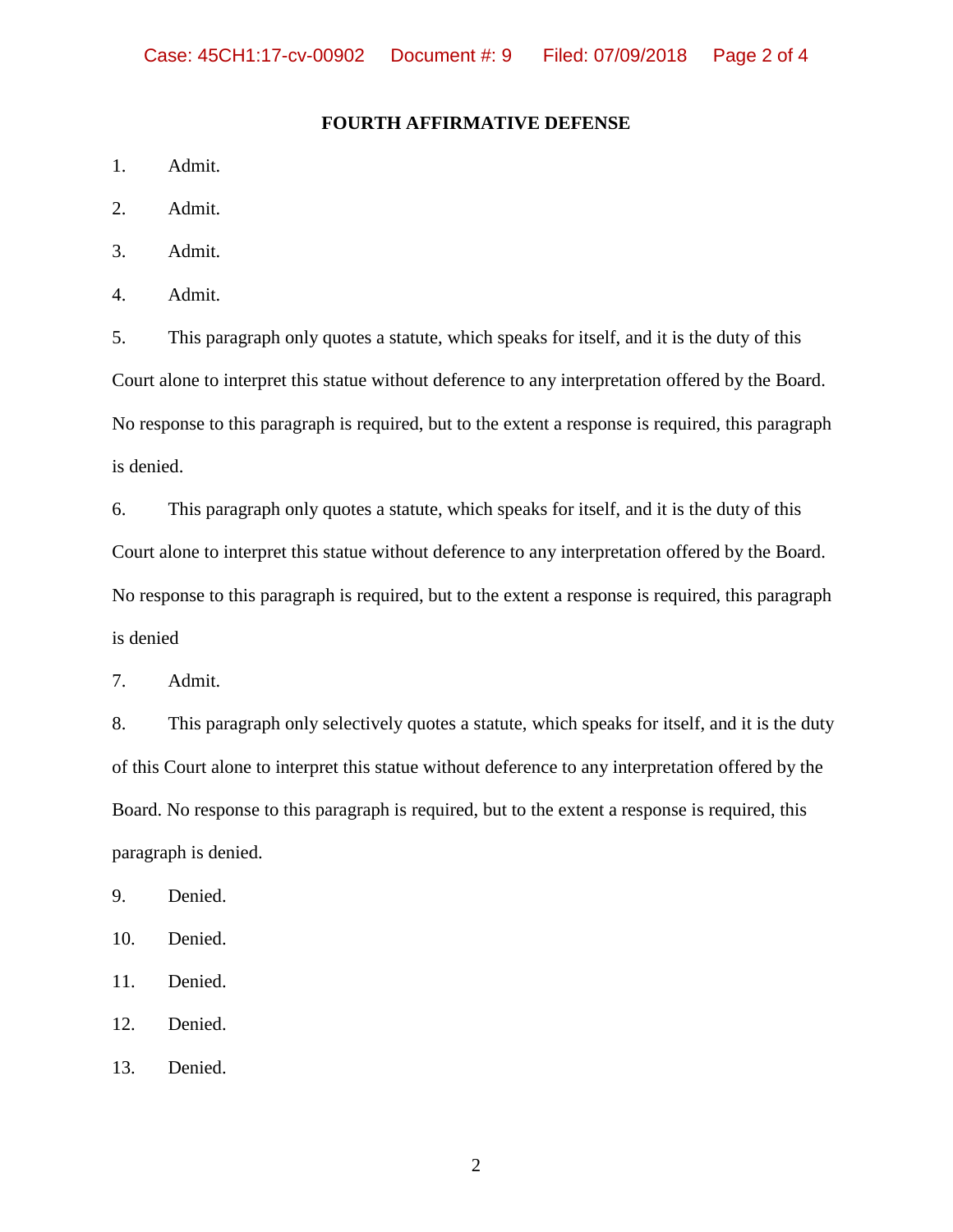- 14. Denied.
- 15. Denied.

16. Defendants incorporate and reassert their responses to paragraphs numbered 1 through

15, inclusive.

17. Denied.

18. Defendants incorporate and reassert their responses to paragraphs numbered 1 through 15, inclusive.

19. Denied.

20. Denied.

21. To the extent that the paragraph beginning "WHEREFORE, PREMISES

CONSIDERED" contains any allegations, those allegations are denied. Defendants also deny

that Plaintiff is entitled to any of the relief requested in this paragraph.

Respectfully submitted this the 9th day of July, 2018.

*/s/ Adam Stone*\_\_\_\_\_\_\_\_\_\_\_\_\_\_\_\_\_

Adam Stone, MS Bar No. 10412 Jackie R. Bost, II, MS Bar No. 102909 Jones Walker LLP 190 East Capitol Street, Suite 800 Jackson, MS 39201 T: 601.949.4900 F: 601.949.4804 astone@joneswalker.com [jbost@joneswalker.com](mailto:jbost@joneswalker.com)

Counsel for Defendants Brent Melton and Vizaline, LLC

Paul V. Avelar (AZ Bar No. 023078)\* Institute for Justice 698 South Mill Avenue, Suite 301 Tempe, AZ 85281 T: 480.557.8300